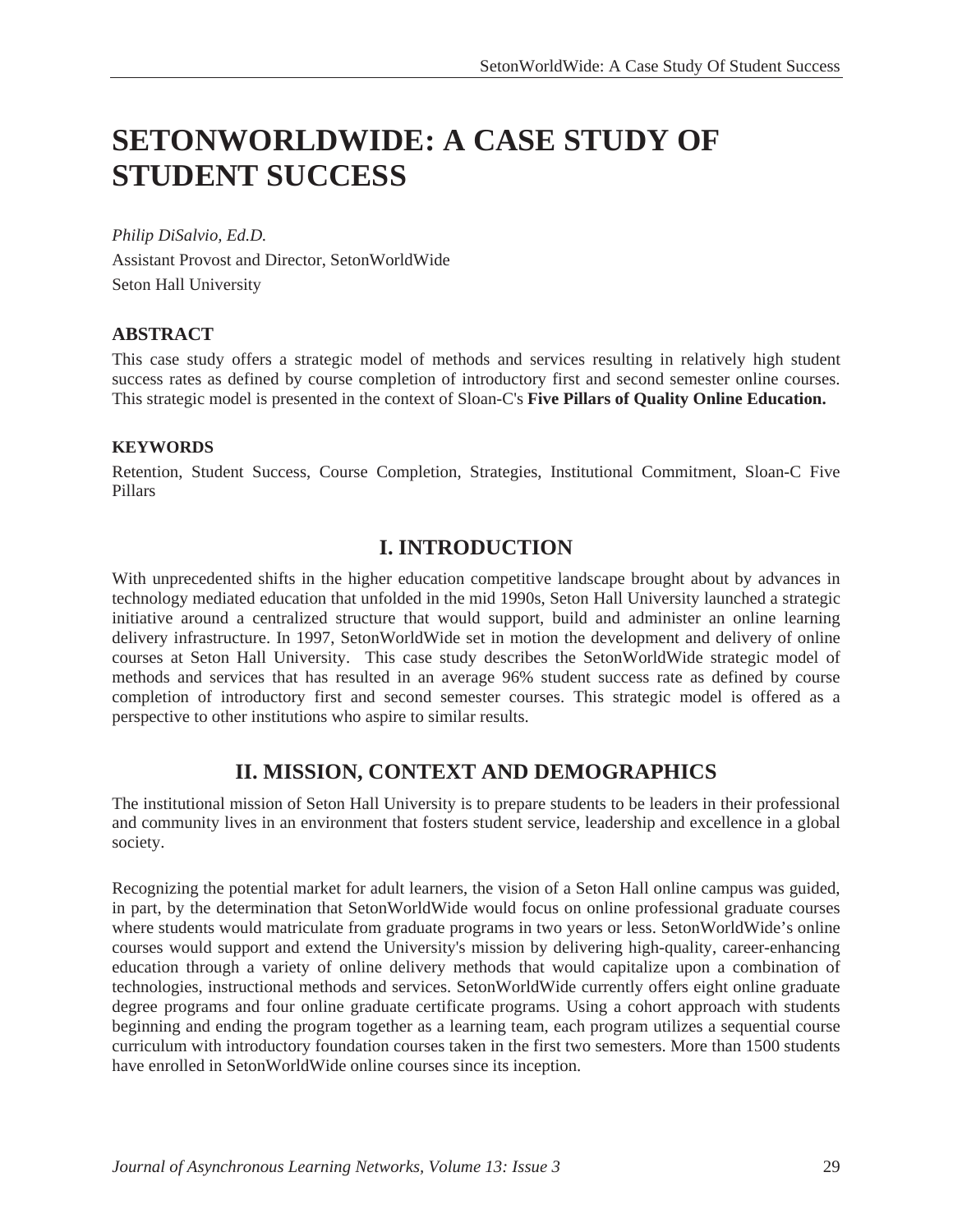SetonWorldWide students are represented by broad geographic dispersion. The student body is represented by all fifty states as well as students represented from Canada, Puerto Rico, England, Ireland, Iraq, Dubai, Germany, Jamaica, and Saudi Arabia. The mean age of SetonWorldWide students is 35 years. The mean years of work experience of SetonWorldWide students is 11.3 years. The average class size of SetonWorldWide courses is eighteen students with most courses staffed by both a primary and a secondary instructor. The average length of SetonWorldWide online courses is seven to ten weeks.

### **III. STUDENT SUCCESS AS AN INSTITUTION-WIDE PRIORITY**

The driving principle underlying the SetonWorldWide philosophy is the recognition that while there are unique learning challenges inherent in online delivery, the online learning experience must be commensurate with on-campus academic standards of quality. Geographic distance between the student and the instructor must not compromise the academic integrity of the educational process.

The institution's commitment to success is demonstrated by its support for specific methods and service strategies that are common to all SetonWorldWide online program courses. These methods and service strategies encompass aspects of:

- Student population
- Course design
- Course format
- Program administration
- Faculty deployment
- Academic oversight
- Student Grouping
- Non-academic student services

## **IV. SETON HALL UNIVERSITY'S DEFINITION OF "SUCCESS"**

The distinctive challenges inherent in online course delivery make course completion a primary concern for student success. Physical separation poses a particular risk for full integration into the learning process. A student who is more integrated can be seen as more likely to persist and complete a course. For Seton Hall University, retention in individual courses resulting in a student fully completing the course and earning a grade is the primary indicator of success.

A study of SetonWorldWide 2004-2008 student enrollment data reveals a 96% completion rate for students enrolled in SetonWorldWide introductory first and second semester foundation courses. Personal or professional crises were the most common reasons cited for those students who did not complete the introductory first and second semester courses. Of the 4% who did not complete introductory first and second semester foundation courses, half of those rejoined subsequent learning team cohorts.

#### **V. FRAMEWORK FOR SETONWORLDIDE STUDENT SUCCESS**

The specific methods and service strategies common to all SetonWorldWide online courses can be presented in the context of Sloan-C's Five Pillars of Quality Online Education: learning effectiveness, scale, access, faculty satisfaction, and student satisfaction. The methods and services strategies inherent in the SetonWorldWide strategy can be tied to one or all of the Sloan Five Pillars. A matrix summarizing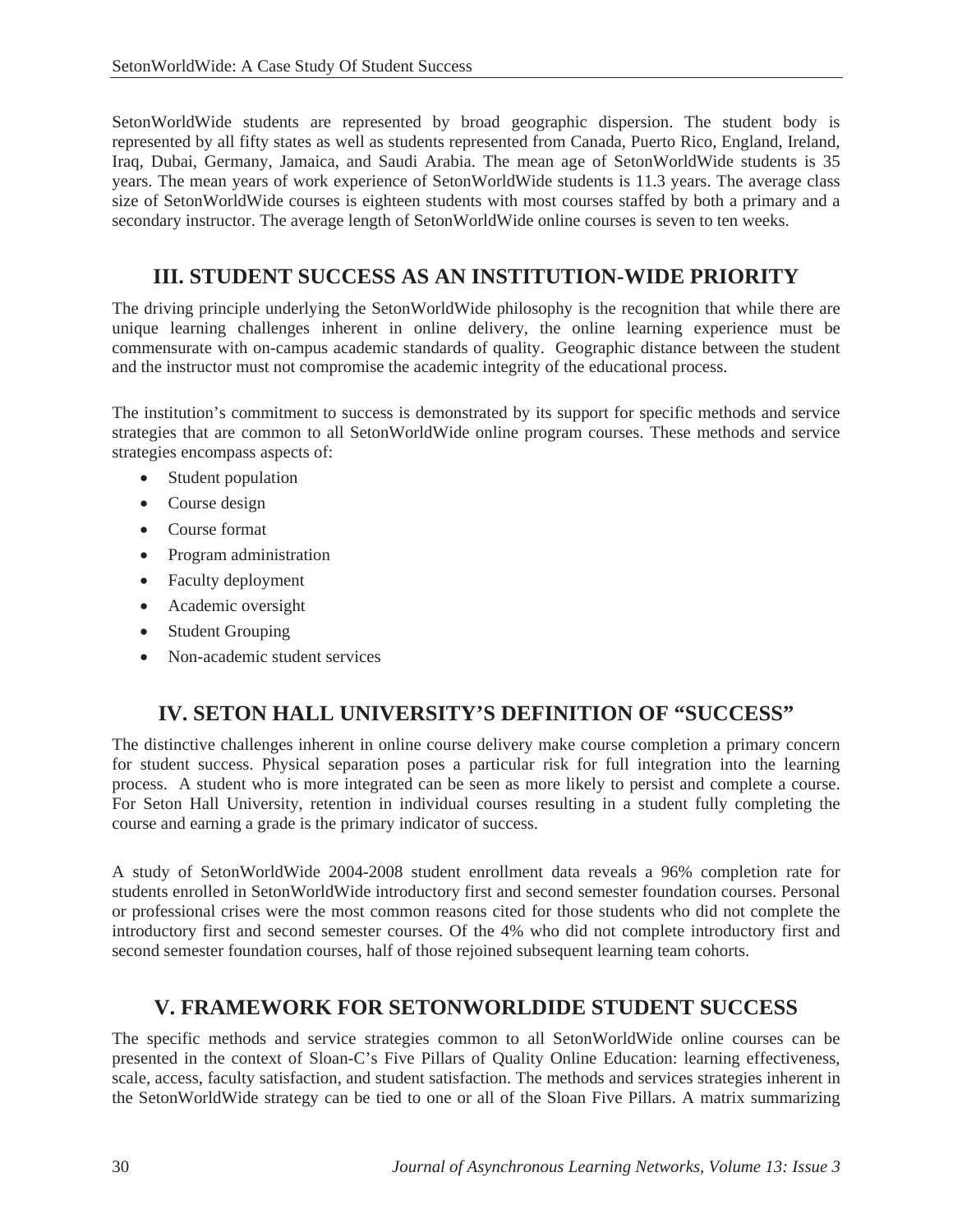these corresponding elements is seen in Appendix A.

### **A. Learning Effectiveness**

SetonWorldWide leverages the unique characteristics of online environments to provide a distinctive learning experience for its students. A number of method and service elements are seen to enhance course completion within the context of learning effectiveness. Course design around an asynchronous model responds to the need for students being able to control the pace of their lives and the student grouping model around the cohort learning team approach provides ongoing peer and faculty support. Students identify with their cohort and a support structure quickly develops. The intensive interactivity incorporated into the course content and the on-campus residency that takes place prior to the introductory foundation courses result in bonding, collaboration and identification with the student's learning community. Students meet face-to-face with program administrators, faculty and cohort colleagues at the on-campus residency and a protocol of student advising is established.

The elements that lead to learning effectiveness include:

- Asynchronous "any-time any-place" learning
- Cohort learning team student grouping
- Course format provides intensive faculty-student and student-student interactivity
- On-campus residency requirement for cohort learning team students

Evidence of effectiveness is found in the feedback received from students. Students are administered online course feedback forms prior to the course beginning, a mid-course evaluation and an end-of-course survey. For cohort students a mid-program evaluation is administered during the cohort's mid-program on-campus residency. The feedback consistently demonstrates that the asynchronous learning model, the cohort learning team student grouping, and a course format that provides a high degree of interactivity and the on-campus residencies contribute substantially to course completion rates.

#### **B. Scale**

SetonWorldWide works toward offering an educational value through an institutional commitment to cost effectiveness with an expectation of return on investment of its online initiatives. As a stand-alone unit that must recover its costs through revenue, SetonWorldWide's budget model is driven by methods and service elements that control costs and provide a return on the investment. The elements that lead toward a commitment to cost-effectiveness include:

- Instructional compensation through an adjunct faculty model
- Majority of SetonWorldWide instructors from on-campus full-time faculty
- Institutional 24/7 Help Desk
- Institutional learning platform support
- Institutional Teaching and Learning Technology Center

A budget model that compensates faculty on an adjunct overload basis with the majority of instructors coming from the on-campus full-time faculty ranks allow for a cost effective instructional budget model while assuring high-level instructional quality. Leveraging key institutional educational resources such as the 24/7 Help Desk, using the institutional-wide learning platform with attendant support and access to the Seton Hall University Teaching and Learning Technology Center for course development support add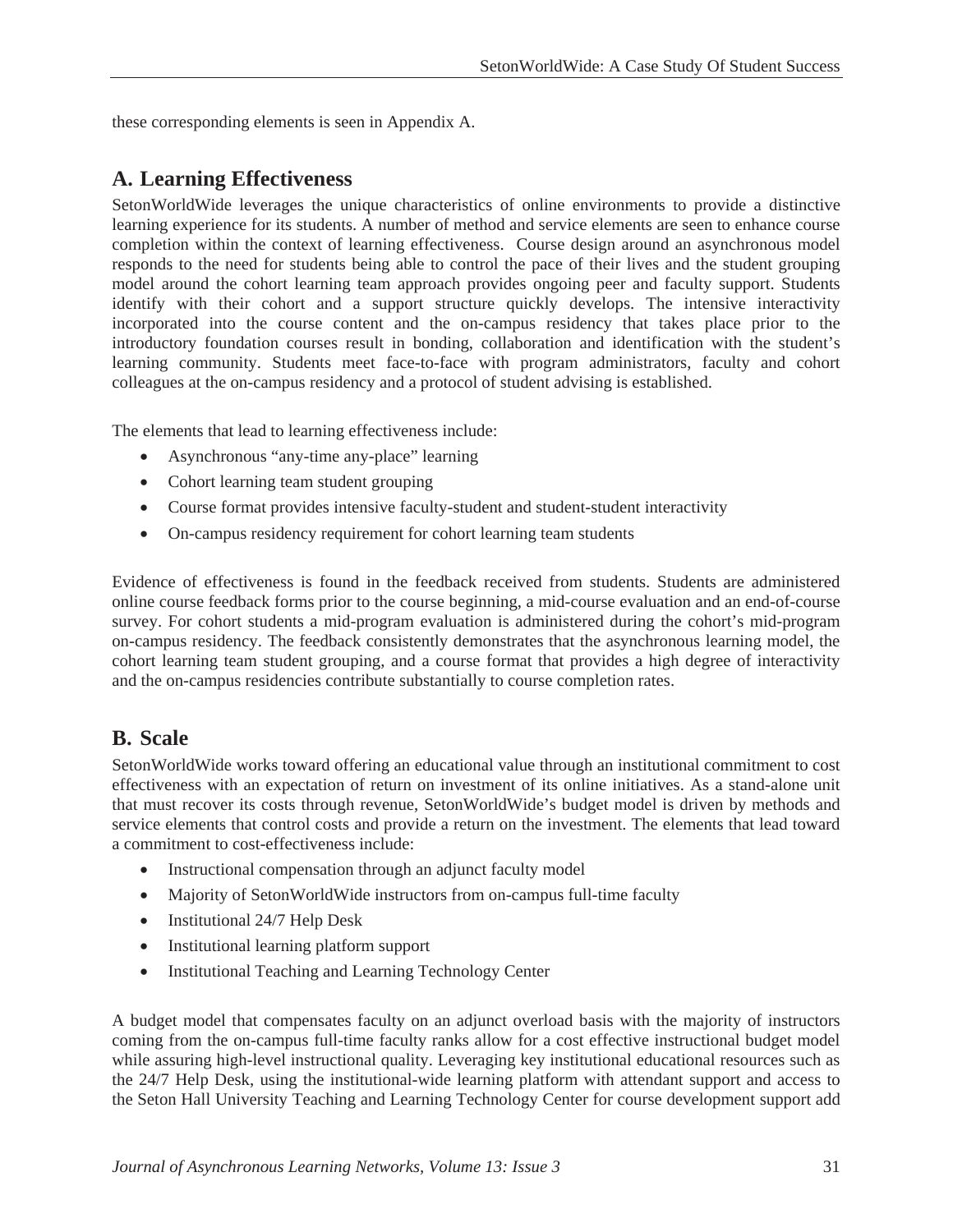immeasurably to the cost effectiveness of SetonWorldWide online course delivery. This, in turn, guarantees ongoing sustainability and investment for future growth.

#### **C. Access**

SetonWorldWide provides access to all qualified, motivated students to complete courses and programs with access throughout the student's life cycle. Access starts with a search engine optimized dedicated SetonWorldWide web site that provides information on discipline and program online course options, dedicated program administrators that provide information and personally facilitate admission, and postadmission academic, administrative, and technological assistance. Learning resources such as academic advising, remote library access and learning platform tutorials provide students with support throughout their academic life-cycle. Access elements include:

- Search engine optimized web site
- Brand name
- Academic advising with program Academic Director and faculty
- Program administrator serving as admissions gateway and as liaison with bursar, financial aid and registration
- Technological Support though 24/7 Help Desk
- Remote library access and dedicated online learner reference librarian
- Learning Platform online tutorials

With the majority of inquiries coming through search engines, seamless access starts with a search engine optimized easily accessible and informative web site that describes programs, curricula, format, and other vital information so students can make an informed decision about learning need fit. Administrators assigned to each program convey students through the admission process and remain as a resource for the individual student throughout her/his student life cycle assisting them with administrative and academic matters. Institutional support by way of remote access to the library and an online learner reference librarian and technological support with a 24/7 Help Desk and learning platform tutorials provide students with access to learner support resources. Post course student surveys indicate that access to a full-time dedicated administrator, technological support and online information retrieval through remote access to the library contribute to student persistence in course completion.

## **D. Faculty Satisfaction**

SetonWorldWide endeavors to provide instructors with an online teaching experience that is personally rewarding and professional beneficial. Most notable are opportunities to teach students who represent a broad geographic and professional spectrum. The SetonWorldWide student population is comprised of approximately 70% beyond the New Jersey/New York metropolitan area. Student profiles while showing a general homogeneity in age and career status (mid-career professionals), indicate backgrounds and experience that vary widely among programs and courses. Institutional factors that contribute to SetonWorldWide instructor satisfaction are technical, quality assurance, administrative and financial support in a collaborative environment. The established student/faculty ratio of 10:1 common to all SetonWorldWide courses provide an institutional acknowledgement that delivering high quality online education to adult professional learners is highly labor intensive. Faculty satisfaction elements include:

- Geographically dispersed student population
- Course authorship institutional assistance using the Quality Matters Rubric
- Day-to-day operational assistance by Program Administrator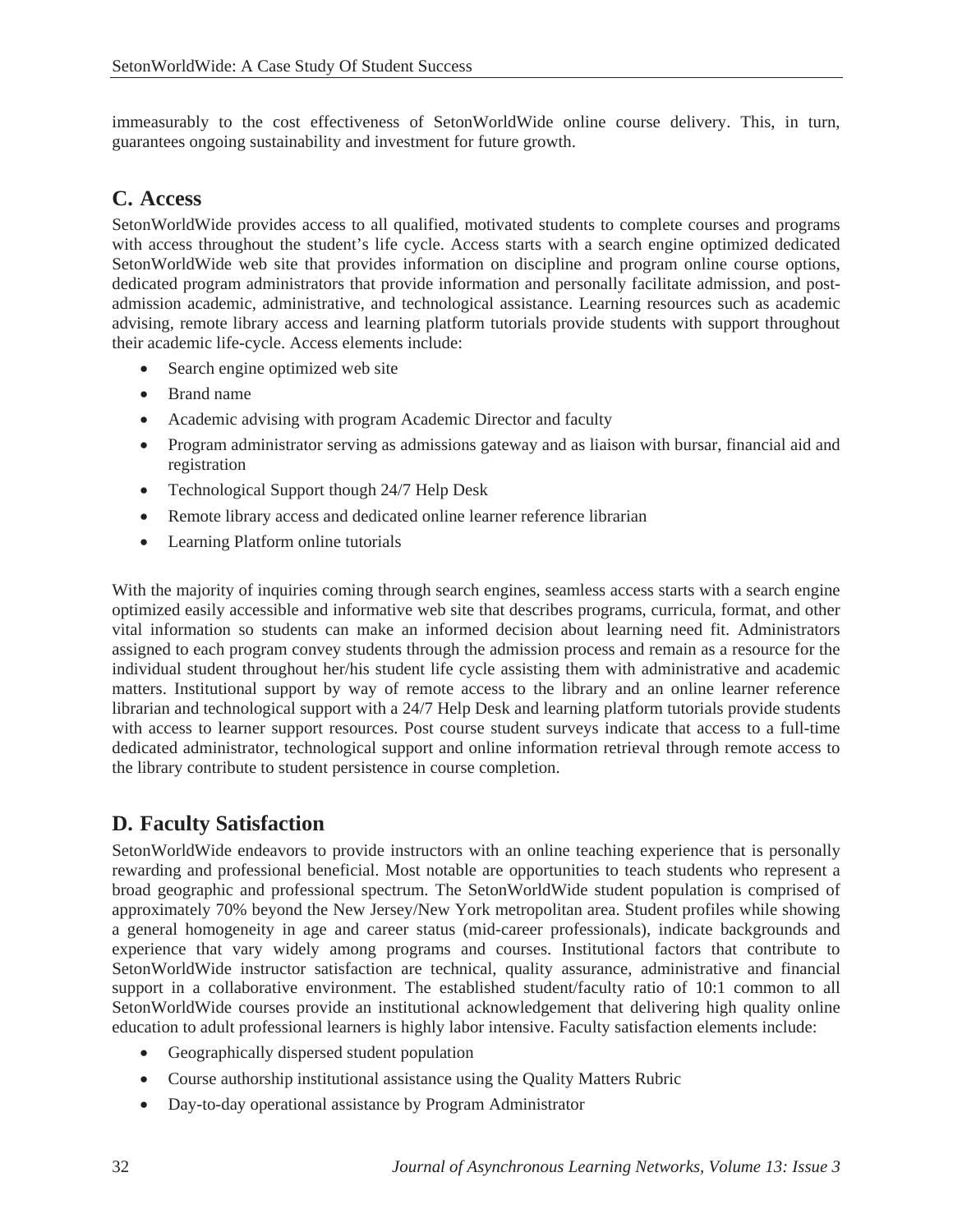- 10:1 student/faculty ratio in all courses
- Institutional financial support
	- o Course authorship stipend
	- o Royalty arrangement for new course development
	- o Funding for Online Teaching Certification
	- o Funding for conference attendance and paper presentations
- Academic Director from home department assigned to each online program
- University program review of online programs

Composition of the student population with the tendency toward relationship building in a cohort student grouping structure, an institutional commitment to quality assurance, technological, administrative and financial support and academic oversight by discipline and department contribute to faculty satisfaction. Combined with the emphasis on teaching presence and the established student/faculty ratio on all online courses is the recognition that online instruction matters at Seton Hall.

### **E. Student Satisfaction**

SetonWorldWide views the effectiveness of the student's educational experience as a primary factor in student success. This educational experience includes aspects of course content and quality, teaching presence, and academic-student services-technology support delivered in a timely, responsive and personalized manner. An analysis of results from student and alumni surveys and of testimonials place levels of high satisfaction the responsive nature of instructors and administrators, a focus on interaction and team learning, and an academic environment that is supportive, rigorous, relevant and challenging. Those elements that lead to learning effectiveness, access, cost-effectiveness, and faculty satisfaction all apply to student satisfaction. Student satisfaction elements include:

- 10:1 student/faculty ratio
- SWW Teaching Presence Best Practices (Appendix B)
- SWW Teaching Presence Expectations (Appendix C)
- Full-time program administrators
- Academic Director and instructional teams comprised predominantly of full-time on-campus faculty
- 24-7 Help Desk
- Cohort student grouping and similar mid-career status

Given the importance of interaction and team learning in SetonWorldWide courses, student composition plays a key role in the group dynamics of SWW courses The target student market for SetonWorldWide programs are those individuals whose professional career stage reflects mid-career status rather than early-career or pre-career status.

The SetonWorldWide online learning environment is characterized by strong teaching presence. The stronger the teaching presence, the stronger students' sense of learning community – there is recognition that a close-knit learning community is an essential component in a high-quality online learning environment. There are a number of teaching presence expectations required of all instructors who teach in the SetonWorldWide online programs.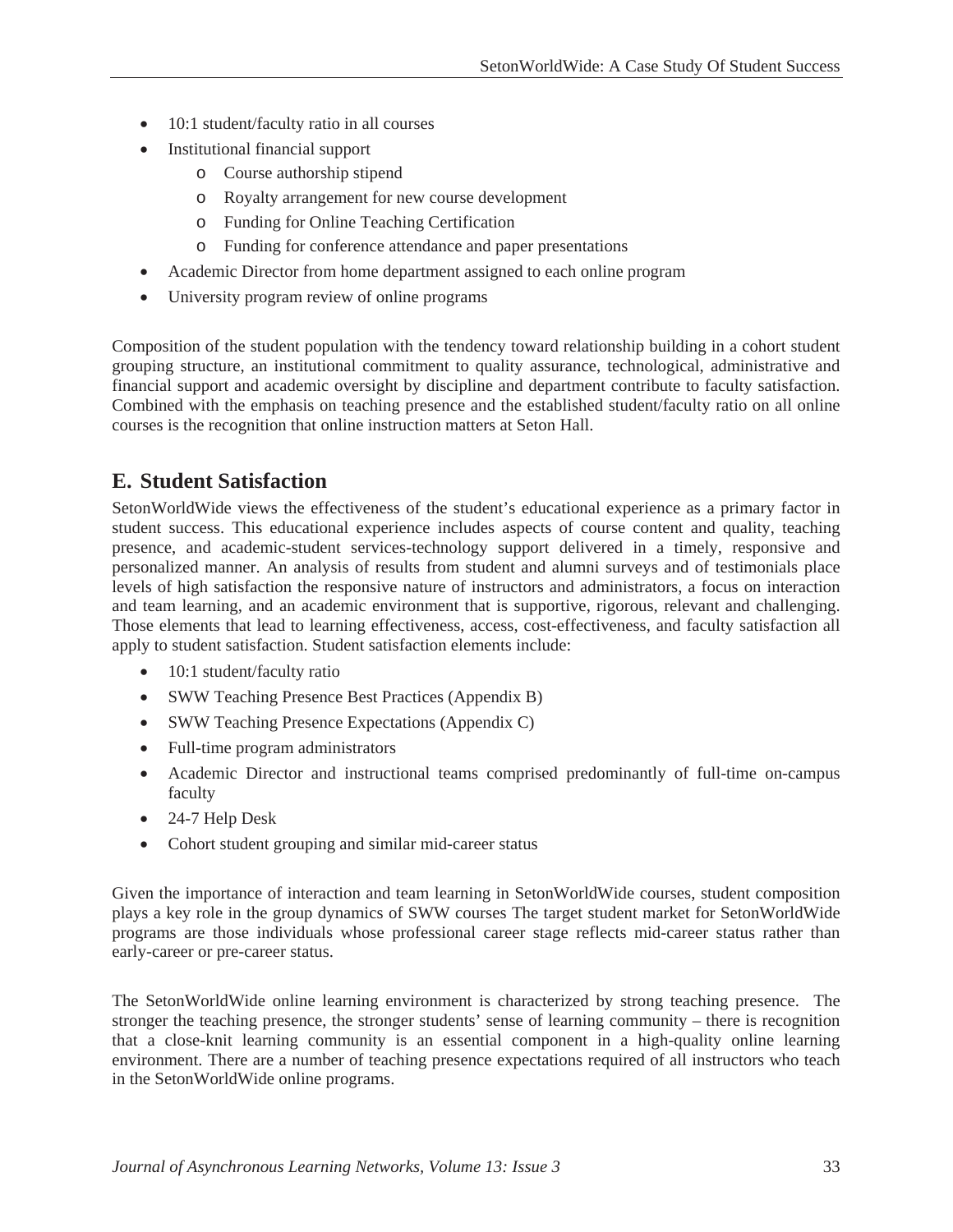# **VI. CONCLUSION**

This case study draws upon strategies used in the online campus of Seton Hall University that have led to a 93% course completion rates in its online courses. Presented in the context of the Sloan-C Pillars of learning effectiveness, access, cost-effectiveness, faculty satisfaction, and student satisfaction, certain conclusions regarding methods and services can be reached that help in student success.

### **VII. ABOUT THE AUTHOR**

**Philip DiSalvio** serves as Assistant Provost and Director of SetonWorldWide, the online campus of Seton Hall University. He holds an Ed.D. from Harvard University Graduate School of Education in Administration, Planning and Social Policy.

Dr. DiSalvio serves on the Sloan Consortium (Sloan-C) Online and Blended Teaching Oversight Board and is a recipient of the *Excellence in Online Administration Award* in recognition by the Center for Internet Technology in Education and eCollege. This award is given to individuals who are seen as visionary in the development and management of successful online education.

# **VIII. APPENDIX A: SETONWORLDWIDE STRATEGIES AND THE SLOAN FIVE PILLARS**

|                                                                | <b>LEARNING</b><br><b>EFFECTIVE-</b><br><b>NESS</b> | <b>SCALE</b>                                                                                | <b>ACCESS</b>                                                     | <b>FACULTY</b><br><b>SATISFACTION</b>                                                                       | <b>STUDENT</b><br><b>SATISFACTION</b>                                                                |
|----------------------------------------------------------------|-----------------------------------------------------|---------------------------------------------------------------------------------------------|-------------------------------------------------------------------|-------------------------------------------------------------------------------------------------------------|------------------------------------------------------------------------------------------------------|
| <b>STUDENT</b><br><b>POPULATION</b>                            | Mid-career<br>professionals                         |                                                                                             | Search engine<br>optimized web<br>site<br>Brand name              | Geographically<br>dispersed student<br>population                                                           | Cohort learning<br>team and mid-<br>career status                                                    |
| <b>COURSE</b><br><b>DESIGN</b>                                 | <b>Quality Matters</b><br>Rubric                    | 24/7 Help<br>Desk<br>Institutional<br>platform<br>support                                   |                                                                   | Primary and<br>secondary<br>instructors<br>10:1 student<br>/faculty ratio                                   | Asynchronous<br>"any-time any-<br>place" learning                                                    |
| <b>PROGRAM</b><br>ADMINISTRA-<br><b>TION</b><br><b>SUPPORT</b> | Advising<br>support                                 |                                                                                             | Full-time<br>program<br>administrator<br>as admissions<br>gateway | Full-time program<br>administrator for<br>day-to-day<br>operations                                          | Full-time program<br>administrators as<br>liaison with<br>bursar.<br>registration,<br>financial aide |
| <b>FACULTY</b><br><b>DEPLOYMENT</b>                            |                                                     | Compensation<br>model<br>Full-time<br>faculty<br>Commitment<br>to student<br>/faculty ratio |                                                                   | Authorship<br>assistance<br>Funding for:<br>- authorship<br>- royalties<br>- certification<br>- conferences | $10:1$ student<br>/faculty ratio<br>Full-time faculty<br>from on-campus<br>department                |
| <b>ACADEMIC</b>                                                | Primary-<br>Secondary                               |                                                                                             | Academic<br>Director                                              | Ongoing program<br>reviews and                                                                              | Academic                                                                                             |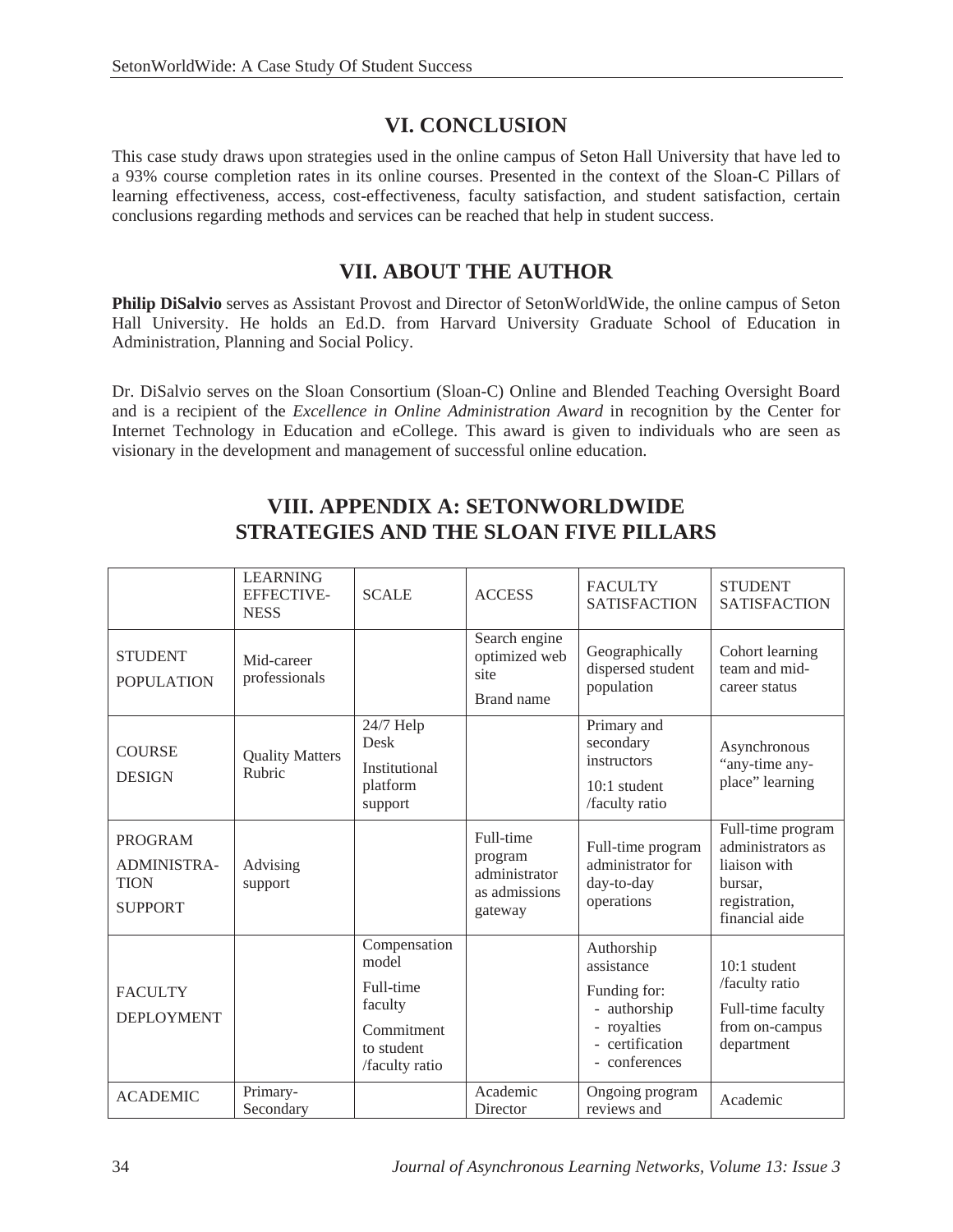| <b>SUPPORT</b>                                              | <b>Instructors</b>                                                                         | oversight and                                                                                            | continuous quality                                              | Director                                                                                            |
|-------------------------------------------------------------|--------------------------------------------------------------------------------------------|----------------------------------------------------------------------------------------------------------|-----------------------------------------------------------------|-----------------------------------------------------------------------------------------------------|
|                                                             |                                                                                            | advising                                                                                                 | improvement                                                     | oversight and                                                                                       |
|                                                             |                                                                                            |                                                                                                          |                                                                 | advising                                                                                            |
| <b>STUDENT</b><br><b>GROUPING</b>                           | Cohort learning<br>team<br>On-campus<br>residency                                          | Cohort<br>learning team<br>collaboration<br>and support                                                  | Student<br>relationship<br>building                             | Cohort learning<br>team support<br>On-campus<br>residency<br>bonding                                |
| <b>COURSE</b><br><b>FORMAT</b>                              | Teaching<br>presence<br>Intense<br>interaction<br>Asynchronous/<br>Synchronous             | Asynchronous<br>Synchronous<br>learning                                                                  | Emphasis on<br>teaching presence<br>Asynchronous<br>Synchronous | <b>SWW Best</b><br>Practices<br><b>SWW Teaching</b><br>Presence<br>Expectations                     |
| NON-<br><b>ACADEMIC</b><br><b>STUDENT</b><br><b>SUPPORT</b> | Program<br>Administrators<br>liaisons with<br>bursar.<br>registration and<br>financial aid | 24-7 HelpDesk<br>Online library<br>access &<br>reference<br>librarian<br>Online<br>platform<br>tutorials |                                                                 | 24-7 Help Desk<br>Online library<br>access &<br>reference librarian<br>Online platform<br>tutorials |

# **IX. APPENDIX B: SETONWORLDWIDE TEACHING PRESENCE BEST PRACTICES**

| <b>TEACHING RESPONSIBILITY</b>                                                                | <b>EXPECTATIONS OF PRESENCE</b>                                                                                                                                                             |  |  |
|-----------------------------------------------------------------------------------------------|---------------------------------------------------------------------------------------------------------------------------------------------------------------------------------------------|--|--|
| Strategies to maintain teaching presence in<br>threaded discussions                           | See Seton World Wide "Teaching Expectations for<br>Threaded Discussions"                                                                                                                    |  |  |
| Instructional expectations to maintain teaching<br>presence in threaded discussion            | See Seton World Wide "Teaching Expectations for<br><b>Threaded Discussions"</b>                                                                                                             |  |  |
| Frequency of direct faculty presence in threaded<br>discussion                                | At least daily and more if required                                                                                                                                                         |  |  |
| Feedback time-frame for student written<br>assignments                                        | Within 5 week-days (e.g. if the assignment is due<br>on Monday, faculty feedback should be provided no<br>later than Friday of that week)                                                   |  |  |
| Response time-frame for student email, telephone<br>calls and student inquiries and questions | Within 24 hours. If unable to respond within this<br>time period, a confirmation of the communication<br>must be provided to the student as to when they<br>may expect to hear from faculty |  |  |
| Student grading time-frame                                                                    | Grades to be posted within one week of the<br>assignment due date                                                                                                                           |  |  |
| Deadlines for assignments and consequences of<br>late submissions                             | Deadlines for assignments and consequences of<br>late submissions must be clearly stated in course                                                                                          |  |  |